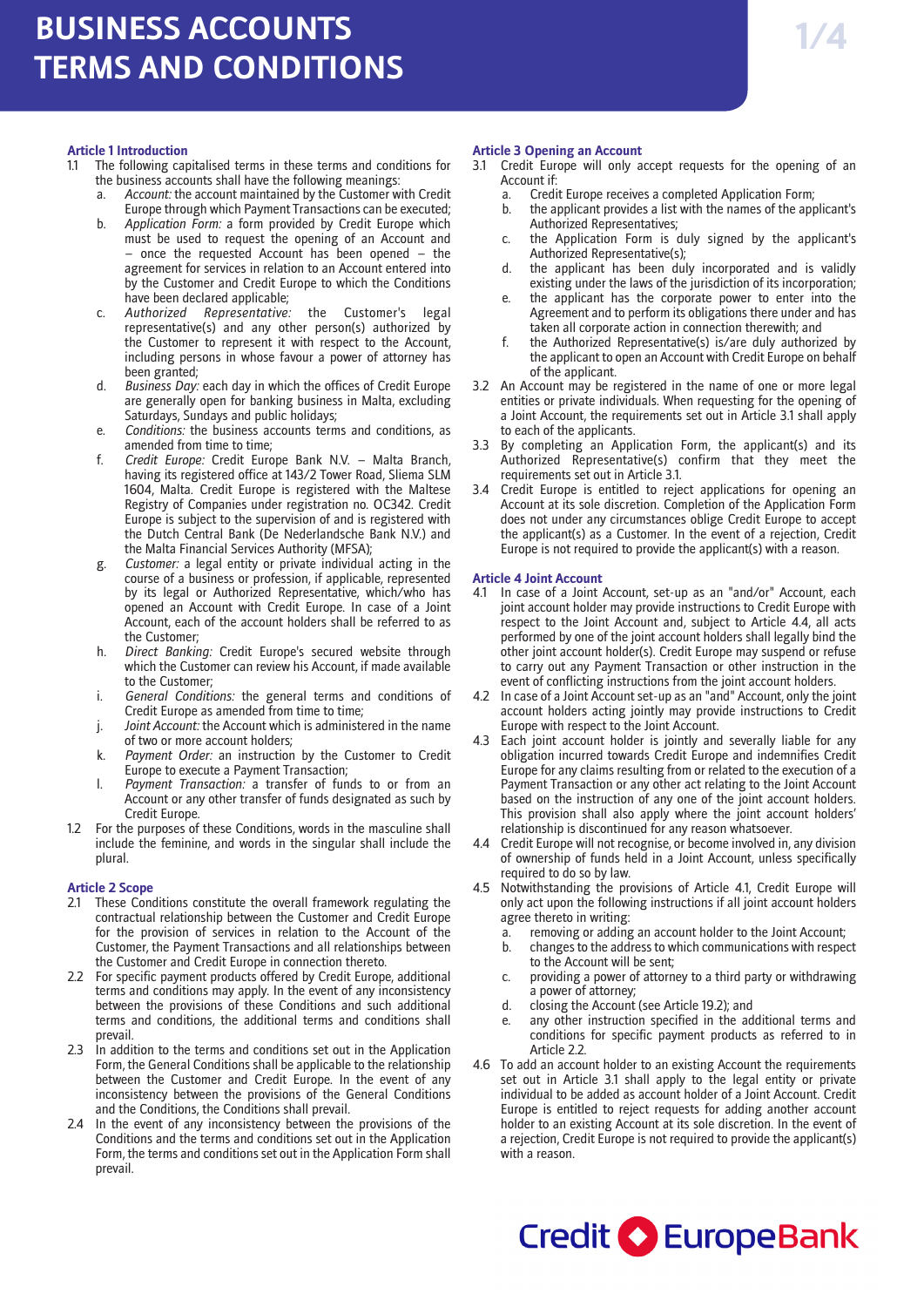#### **Article 5 Authorized Representatives**

- 5.1 Instructions with respect to the Account should be signed by the Customer or his Authorized Representative(s), except where the Conditions allow other ways of providing consent / authorisation.
- 5.2 The Customer shall inform Credit Europe of any changes in the list of Authorized Representative(s). Credit Europe is entitled to require that any other documentary proof of such authorisation is certified, verified or notarised.

### **Article 6 Use of an Account**

- 6.1 The Customer may use the Account as set forth in these Conditions and, if applicable, the additional terms and conditions for specific payment products provided by Credit Europe.
- 6.2 Credit Europe reserves the right to set minimum and maximum balances with respect to the Accounts.
- 6.3 If Credit Europe consents to an overdraft, the Customer shall ensure that the Account has a credit balance at least once every three months, unless Credit Europe and the Customer agree otherwise.
- 6.4 No cash deposits may be made into the Account.

### **Article 7 Obligations of the Customer regarding Direct Banking**

- 7.1 The Customer shall use Direct Banking in accordance with the instructions provided by Credit Europe governing the issue and use of Direct Banking as set forth in these and/or any other applicable terms and conditions provided by Credit Europe.
- 7.2 The Customer shall take all reasonable steps to safeguard Direct Banking, including but not limited to:
	- a. preventing that user names, passwords and security codes fall into the hands of third parties;
	- b. not writing down any user names, passwords or security codes in any form or saving it on any computer or mobile device;
	- using a computer which has installed up-to-date anti-virus and anti-spyware computer software, a firewall and security patches;
	- d. only acquiring computer software or any other computer programmes from reputable suppliers;
	- e. emptying the temporary memory of the internet browser after use or decommissioning the internet browser after use; and
	- f. constantly checking whether he is still working in the secure environment of Credit Europe's website.
- 7.3 The Customer shall inform Credit Europe immediately of any reasonable suspicion of loss, theft, wrongful use or non-permitted use of user names, passwords, security codes and security questions.
- 7.4 The Customer shall inform Credit Europe through any of the means set out in Article 14.

### **Article 8 Blocking of Direct Banking**

- 8.1 Credit Europe reserves the right to block the use of Direct Banking if:
	- a. there are objectively justified reasons related to the security of Direct Banking; or
	- b. there is a suspicion of unauthorized or fraudulent use of Direct Banking.
- 8.2 Credit Europe shall inform the Customer as soon as possible of the blocking of Direct Banking and the reasons for it. Credit Europe shall not inform the Customer if this would compromise objectively justified security reasons or is prohibited by any legislation.
- 8.3 Once the reasons for blocking Direct Banking no longer exist, Credit Europe shall unblock Direct Banking.

### **Article 9 Payment Orders**

- 9.1 The Customer may provide Credit Europe with a Payment Order delivered to Credit Europe in person or by post. When the relevant indemnity form is in place, the Customer may also provide Credit Europe with a Payment Order via fax or scanned through e-mail.
- 9.2 Credit Europe may decide to expand or limit the means which can be used for the provision of Payment Orders as set forth in Article 91.
- 9.3 If Credit Europe receives a request to revoke a Payment Order from a Customer it will use reasonable efforts to cancel the Payment Order.

### **Article 10 Refusal to execute a Payment Order**

- 10.1 Credit Europe may refuse to execute a Payment Order if:
	- a. any one of the requirements for the execution of a Payment Order as set out in these Conditions has not been met;
	- b. the Payment Order is not duly authorized;
	- c. the Payment Order was unclear;
	- d. there is insufficient balance on the Account for the execution of the Payment Order; or
	- Credit Europe has reason to believe that the carrying out of the Payment Order would be contrary to any applicable law.
- 10.2 Credit Europe will inform the Customer of the refusal and, if possible, the reason therefore as soon as possible.

### **Article 11 Execution of Payment Transactions**

- 11.1 For the execution of Payment Transactions the Customer shall provide Credit Europe with all information requested by Credit Europe. The Customer shall comply at all times with Credit Europe's instructions for executing Payment Transactions.
- 11.2 The Customer shall provide his consent for each Payment Transaction by providing the information set out in the instructions referred to in Article 11.1 by the duly Authorized Representative(s) as referred to in Article 5.
- 11.3 Credit Europe is not obliged to check the correctness of account information, bank identification code, account number and address of the payee as submitted by the Customer for the execution of a Payment Transaction.
- 11.4 In case of a Payment Transaction in a currency which is different from the currency of the designated Account, Credit Europe will automatically convert the funds of the Payment Transaction at the prevailing rates of Credit Europe at the time of execution of the Payment Transaction.

#### **Article 12 Execution time**

- 12.1 In the event of a transfer of funds from the Account, Credit Europe shall ensure that the funds are credited to the payee's bank within three Business Days from receipt of the Payment Order. For paperinitiated transactions Credit Europe shall ensure that funds from the Account are credited to the payee's bank within four Business Days from receipt of the Payment Order.
- 12.2 A Payment Order which is received by Credit Europe on a day which is not a Business Day will be deemed to have been received the following Business Day.
- 12.3 A Payment Order which is received by Credit Europe after the cutoff-time as set out on Credit Europe's website will be deemed to have been received on the following Business Day.
- 12.4 Funds received from cheques or other similar instruments will only be made available to the Customer once the appropriate clearance is obtained from the banks holding the funds in question. In the case of cheques or other instruments drawn on Maltese banks, the period of clearance required is normally three Business Days. In the case of cheques or other instruments drawn on foreign banks the period of clearance required is normally eighteen Business Days.
- 12.5 Article 12.1 shall only apply to Payment Orders in euro or in currencies of EEA countries. In the event of Payment Orders in another currency, Credit Europe shall execute such orders within a reasonable period of time.

### **Article 13 Interest rates, exchange rates and costs**

- 13.1 The interest rates and calculation methods, exchange rates and costs applicable to the Account shall be determined by Credit Europe. The applicable rates and costs are available at the request of the Customer.
- 13.2 Credit Europe is authorised to debit the Account for interest and costs.
- 13.3 Subject to any taxation laws and regulations applicable from time to time, accrued interest will be paid gross and the Customer will be responsible for determining his tax liability arising from such interest payments. Credit Europe may deduct final withholding tax from interest payments if specifically instructed to do so by the Customer in writing. As may be required by law, Credit Europe may have to disclose information about interest paid to the Customer

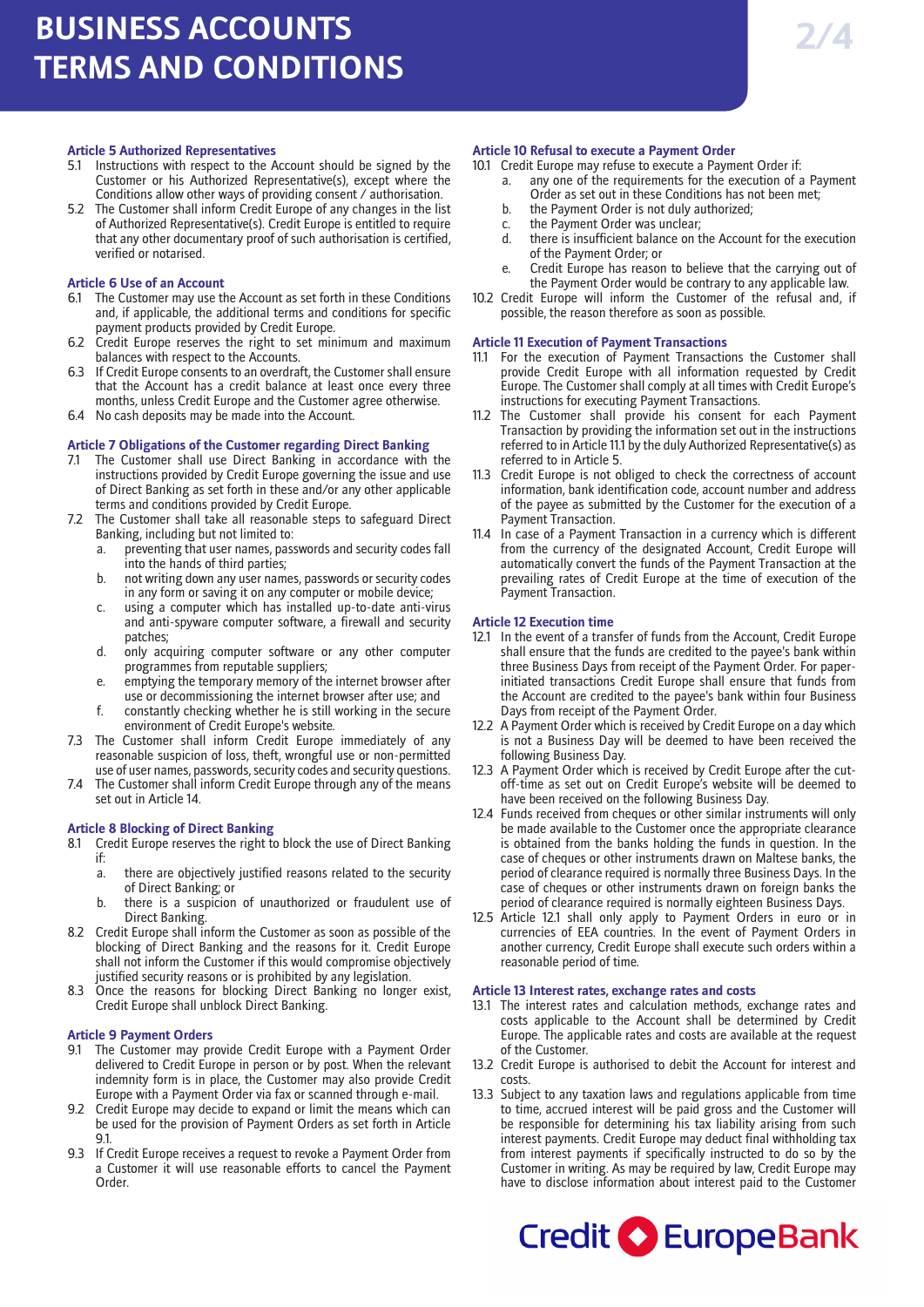where Credit Europe was instructed not to withhold tax from interest payments.

## **Article 14**

### **Provision of information on individual Payment Transactions**

- 14.1 The Customer will be able to review all executed Payment Transactions and the balance of the Account via Direct Banking, if this is available to the Customer.
- 14.2 At the request of the Customer, Credit Europe will provide written account statements to the Customer at a frequency to be agreed between Credit Europe and the Customer, provided that no written statement shall be provided in the event that no Payment Transactions have been made since the provision of the last written statement. Credit Europe may charge additional costs if the account holder(s) request the provision of more than one copy of the statements of each Account.
- 14.3 Credit Europe will at the request of the Customer provide available details of Payment Transactions which have been executed no earlier than two years from the date of the request. Credit Europe will use reasonable efforts to provide details of Payment Transactions executed on an earlier date. Credit Europe may charge the Customer for the costs involved in providing the requested details of executed Payment Transactions.

### **Article 15 Communication between the Customer and Credit Europe**

- 15.1 Notices provided by the Customer to Credit Europe shall be given by post and must be duly signed. When the relevant indemnity form is in place, the Customer may also provide Credit Europe with notices via fax or scanned through e-mail. A notice received by Credit Europe outside business hours will be deemed to be received on the following Business Day. Credit Europe may, at its sole discretion, act upon instructions given by the Customer by phone, provided that instructions by phone shall promptly thereafter be confirmed in writing by the Customer upon request by Credit Europe. Credit Europe may, at its sole discretion, act upon instructions given by the Customer via fax or scanned through e-mail, provided that instructions via fax or scanned through e-mail shall promptly thereafter be confirmed by phone by the Customer upon request by Credit Europe.
- 15.2 Any notice from Credit Europe to the Customer, except where expressly otherwise stated, may be made in writing or may be given orally (including by telephone) and may be confirmed in writing. The Customer agrees that Credit Europe can provide information to the Customer via e-mail or through notifications on Credit Europe's website.
- 15.3 All written notices which are sent to the Customer by post will be sent to the Customer's registered office address, except where the Customer has provided Credit Europe with a different mailing address. If the mailing address ceases to be valid and the Customer fails to provide Credit Europe with a valid mailing address, Credit Europe will sent the written notices by post to the Customer's registered office address.

## **Article 16 Pledging**

16.1 Any claims resulting from the Account may not be pledged unless Credit Europe has given its prior written consent. Credit Europe is entitled to reject requests for consent at its sole discretion. In the event of a rejection, Credit Europe is not required to provide the Customer with a reason therefore.

### **Article 17 Privacy data - Personal data**

17.1 The Customer shall ensure that all persons related to the Customer including its ultimate beneficial owners, directors, persons with signing authority and other contact persons whose personal data are or may be processed by Credit Europe are provided with the privacy statement of Credit Europe.

## **Article 18 Liability**

18.1 Credit Europe shall not be liable and is not obliged to provide any evidence for the correct execution of a Payment Order initiated by the Customer or by or through the payee, unless stated otherwise

in Article 18.2 to 18.6.

- 18.2 The Customer shall be liable for all losses resulting from unauthorised Payment Transactions if the Customer has incurred these losses by acting fraudulently or by acting intentionally or failing to fulfil one or more of his obligations under Article 7 due to his gross negligence.
- 18.3 In order to enable the Bank to rectify a Payment Transaction, the Customer shall inform Credit Europe immediately and no later than three months after the debit date of any unauthorised or incorrectly executed or defective Payment Transactions for which Credit Europe, in deviation from Article 18.1, is liable. The Customer shall notify the Bank by any of the means set out in Article 15. If the Customer does not notify Credit Europe before the end of the said three-month period, the Customer will be deemed to have given its consent to the Payment Transaction.
- 18.4 After the Customer has made the notification set out in Article 18.3, Credit Europe will refund the amount of the unauthorised Payment Transaction without delay and restore the balance of Payment Account to the position it would have been in had the unauthorised Payment Transaction not taken place.
- 18.5 If Article 18.4 applies to an incorrectly or defectively executed Payment Transaction for which Credit Europe is liable, the Customer will not be able to recover from Credit Europe any costs and interests payable by him.
- 18.6 If the Customer denies having given his consent for an executed Payment Transaction or if he asserts that the Payment Transaction has been executed incorrectly, the Customer is obliged to provide Credit Europe with sufficient evidence for such statement.

### **Article 19 Duration and Termination**

- 19.1 The Account shall be opened for an indefinite period.
- 19.2 In order to close the Account, the Customer must send a complete and duly signed request to Credit Europe. A Joint Account can only be closed if all joint account holders provide their consent thereto. Credit Europe shall close the Account within one month from receipt of the duly signed request from the Customer.
- 19.3 If the Customer requests Credit Europe to close an Account which is linked to a time deposit, Credit Europe will only terminate the Account once the term of the time deposit has lapsed. Credit Europe will not carry out any instructions provided by the Customer during the time-period between the Customer's request to close the Account and the lapse of the term of the time deposit. The Conditions which applied at the time of the request will continue to apply to the relationship between the Customer and Credit Europe.
- 19.4 Credit Europe may close the Account by giving one month notice to the Customer. Credit Europe is not required to disclose the reason for the termination. Provided that Credit Europe is entitled to close the Account with immediate effect if it has reasonable grounds to believe that the Customer is violating applicable law or if continuing the relationship may cause reputational damage for Credit Europe.

## **Article 20 Exceptions in relation to the Payment Services Directive**

20.1 The provisions included in Title III (Transparency of conditions and information requirements) and Article 52 (1) (Applicable charges), Article 54 (2) second paragraph (Consent for a payment transaction), Article 59 (Evidence on payment transactions), Article 61 (Payer's liability for unauthorised payment transactions), Article 62 (Refunds for payment transactions), Article 63 (Requests for refunds), Article 66 (Irrevocability of a payment order) and Article 75 (Non-execution or defective execution of a payment order) of Directive 2007/64/EC of the European Parliament and the Council of 13 November 2007 on payment services in the internal market, as implemented in the laws of the Republic of Malta, shall not apply in the relationship between the Customer and Credit Europe.

### **Article 21 Complaints**

- 21.1 If the Customer is not satisfied with the service provided by Credit Europe or with one of Credit Europe's products, the Customer can contact his account manager at Credit Europe.
- 21.2 The Customer has the right to file a complaint with the Consumer